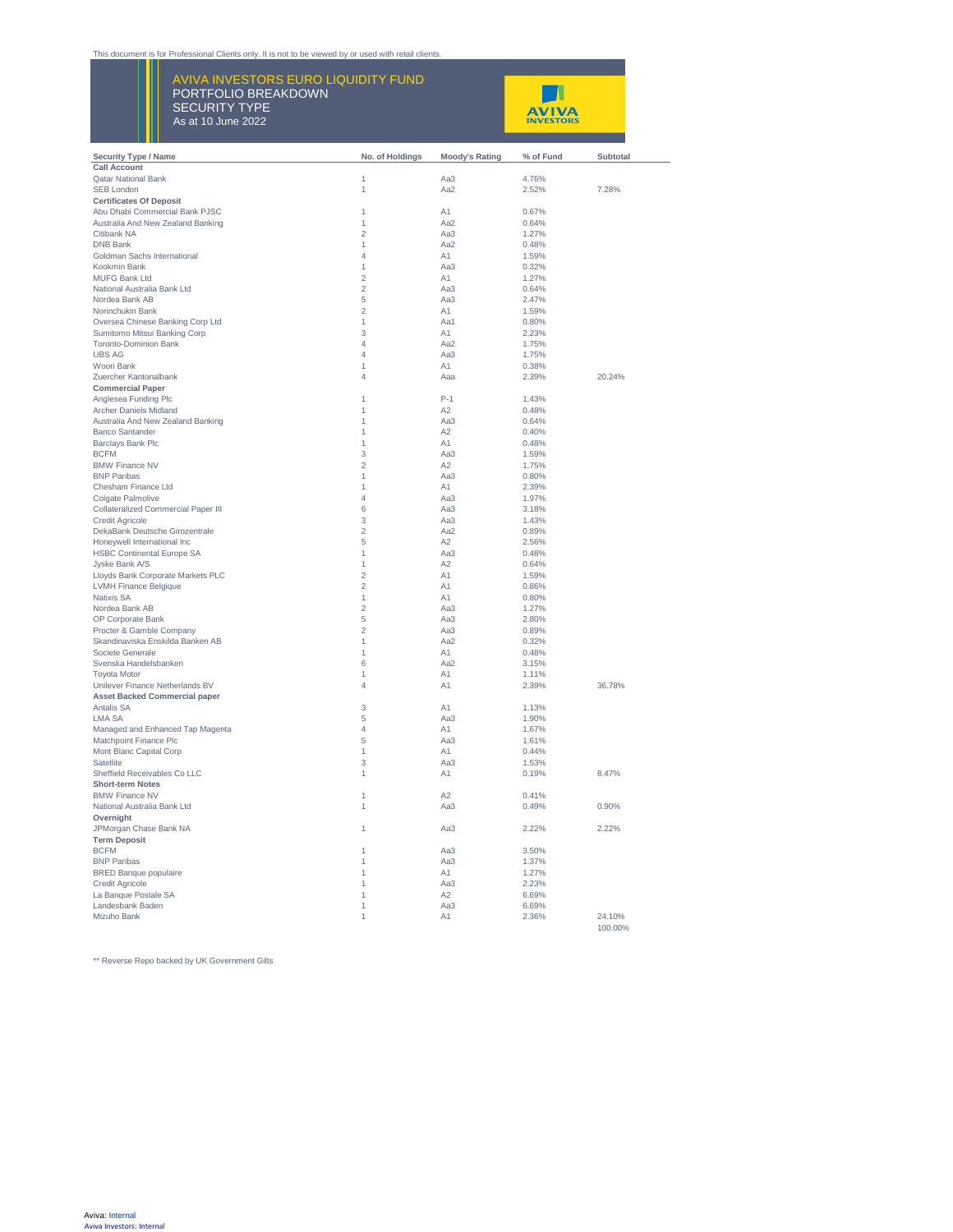$\frac{3}{4}$ AVIVA INVESTORS EURO LIQUIDITY FUND PORTFOLIO BREAKDOWN SECURITY TYPE As at 10 June 2022



| <b>Ratings Breakdown</b> | <b>Total</b><br>% of Fund |
|--------------------------|---------------------------|
| Aaa                      | 2.39%                     |
| Aa1                      | 0.80%                     |
| Aa2                      | 9.75%                     |
| Aa3                      | 47.80%                    |
| A1                       | 24.90%                    |
| A2                       | 12.93%                    |
| A3                       | $0.00\%$                  |
| $P-1*$                   | 1.43%                     |
| $P-2$ *                  | $0.00\%$<br>100.00%       |
|                          |                           |

 $* P-1$ ,  $* P-2$  = short term rating

\*\* Reverse Repo backed by UK Government Gilts

| <b>Country Breakdown</b>    | % of Fund | <b>Total</b> |
|-----------------------------|-----------|--------------|
| Australia                   | 2.40%     |              |
| Belgium                     | 0.86%     |              |
| Canada                      | 1.75%     |              |
| Denmark                     | 0.64%     |              |
| Finland                     | 6.54%     |              |
| France                      | 29.24%    |              |
| Germany                     | 7.58%     |              |
| Ireland                     | 3.04%     |              |
| Japan                       | 7.45%     |              |
| Netherlands                 | 6.11%     |              |
| Norway                      | 0.48%     |              |
| Qatar                       | 4.76%     |              |
| Singapore                   | 0.80%     |              |
| South Korea                 | 0.32%     |              |
| Spain                       | 0.40%     |              |
| Sweden                      | 6.00%     |              |
| Switzerland                 | 4.14%     |              |
| <b>United Arab Emirates</b> | 0.67%     |              |
| United Kingdom              | 4.04%     |              |
| United States of America    | 12.78%    | 100.00%      |

| <b>Top Ten Holdings</b>     |           |                      |                   |           |        |
|-----------------------------|-----------|----------------------|-------------------|-----------|--------|
| <b>Security Description</b> | Country   | <b>Maturity Date</b> | <b>Asset Type</b> | % of Fund | Total  |
| Landesbank Baden            | DE        | 13-Jun-2022          | TD                | 6.69%     |        |
| La Banque Postale SA        | <b>FR</b> | 13-Jun-2022          | TD                | 6.69%     |        |
| <b>Oatar National Bank</b>  | QA        | 17-Jun-2022          | CA                | 4.76%     |        |
| <b>BCFM</b>                 | <b>FR</b> | 13-Jun-2022          | <b>TD</b>         | 3.50%     |        |
| SEB London                  | <b>SE</b> | 13-Jun-2022          | CA                | 2.52%     |        |
| Chesham Finance Ltd         | <b>FR</b> | 15-Jun-2022          | CP                | 2.39%     |        |
| Mizuho Bank                 | JP.       | 13-Jun-2022          | TD                | 2.36%     |        |
| <b>Credit Agricole</b>      | FR.       | 13-Jun-2022          | <b>TD</b>         | 2.23%     |        |
| JPMorgan Chase Bank NA      | US        | 13-Jun-2022          | O/N               | 2.22%     |        |
| Anglesea Funding Plc        | IE        | 15-Jun-2022          | CP                | 1.43%     | 34.78% |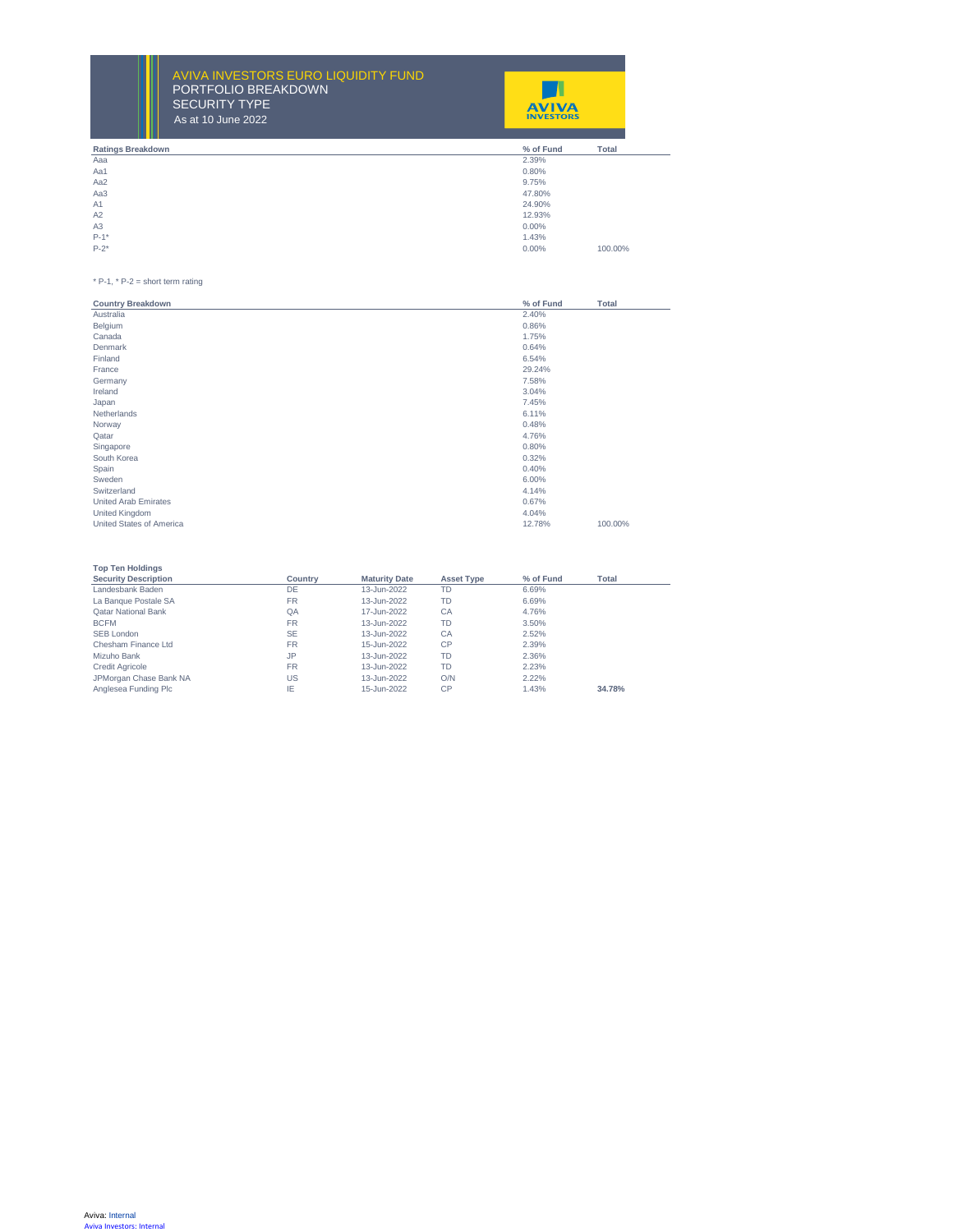## $A_0$  at 10  $\mu$ <sub>p</sub> 2022 AVIVA INVESTORS EURO LIQUIDITY FUND PORTFOLIO BREAKDOWN SECURITY TYPE As at 10 June 2022



| <b>Security Type/Name</b>                                        | <b>Asset Type</b> | No. Of Holdings     | <b>Moody's Rating</b> | % of Fund      | Subtotal |
|------------------------------------------------------------------|-------------------|---------------------|-----------------------|----------------|----------|
| Overnight                                                        |                   |                     |                       |                |          |
| <b>BCFM</b>                                                      | <b>TD</b><br>CP   | 1<br>$\overline{c}$ | Aa3<br>A <sub>2</sub> | 3.50%          |          |
| <b>BMW Finance NV</b><br><b>BNP Paribas</b>                      | <b>TD</b>         | 1                   | Aa3                   | 1.75%<br>1.37% |          |
| <b>BRED Banque populaire</b>                                     | <b>TD</b>         | 1                   | A1                    | 1.27%          |          |
| <b>Credit Agricole</b>                                           | TD                | 1                   | Aa3                   | 2.23%          |          |
| JPMorgan Chase Bank NA                                           | O/N               | 1                   | Aa3                   | 2.22%          |          |
| La Banque Postale SA                                             | <b>TD</b>         | 1                   | A2                    | 6.69%          |          |
| Landesbank Baden                                                 | <b>TD</b>         | 1                   | Aa3                   | 6.69%          |          |
| Mizuho Bank                                                      | TD                | 1                   | A1                    | 2.36%          |          |
| <b>SEB London</b><br>2-7 days                                    | CA                | 1                   | Aa2                   | 2.52%          | 30.59%   |
| Anglesea Funding Plc                                             | CP                | 1                   | $P-1$                 | 1.43%          |          |
| <b>Antalis SA</b>                                                | CP                | 1                   | A <sub>1</sub>        | 0.35%          |          |
| Chesham Finance Ltd                                              | <b>CP</b>         | 1                   | A <sub>1</sub>        | 2.39%          |          |
| Colgate Palmolive                                                | CP                | 1                   | Aa3                   | 0.48%          |          |
| Honeywell International Inc                                      | CP                | 1                   | A <sub>2</sub>        | 0.38%          |          |
| Oversea Chinese Banking Corp Ltd                                 | CD                | 1                   | Aa1                   | 0.80%          |          |
| <b>Qatar National Bank</b><br>Svenska Handelsbanken              | CA<br>CP          | 1<br>1              | Aa3<br>Aa2            | 4.76%<br>0.29% | 10.88%   |
| $8-30$ days                                                      |                   |                     |                       |                |          |
| Abu Dhabi Commercial Bank PJSC                                   | <b>CD</b>         | 1                   | A1                    | 0.67%          |          |
| <b>Antalis SA</b>                                                | CP                | 1                   | A <sub>1</sub>        | 0.32%          |          |
| Archer Daniels Midland                                           | CP                | 1                   | A <sub>2</sub>        | 0.48%          |          |
| <b>Banco Santander</b>                                           | CP                | 1                   | A2                    | 0.40%          |          |
| Colgate Palmolive                                                | <b>CP</b>         | 3                   | Aa3                   | 1.50%          |          |
| <b>Collateralized Commercial Paper III</b>                       | CP                | 1                   | Aa3                   | 0.80%          |          |
| <b>Credit Agricole</b>                                           | CP                | 1                   | Aa3                   | 0.32%          |          |
| DekaBank Deutsche Girozentrale                                   | CP                | 1                   | Aa2                   | 0.51%          |          |
| Goldman Sachs International<br>Lloyds Bank Corporate Markets PLC | <b>CD</b><br>CP   | 1<br>1              | A1<br>A1              | 0.32%<br>0.64% |          |
| LMA SA                                                           | CP                | 1                   | Aa3                   | 0.16%          |          |
| LVMH Finance Belgique                                            | CP                | 1                   | A1                    | 0.38%          |          |
| Managed and Enhanced Tap Magenta                                 | CP                | 1                   | A1                    | 0.32%          |          |
| <b>MUFG Bank Ltd</b>                                             | CD                | $\overline{2}$      | A <sub>1</sub>        | 1.27%          |          |
| Nordea Bank AB                                                   | CD                | 1                   | Aa3                   | 0.56%          |          |
| Societe Generale                                                 | <b>CP</b>         | 1                   | A <sub>1</sub>        | 0.48%          |          |
| Sumitomo Mitsui Banking Corp                                     | CD                | 1                   | A <sub>1</sub>        | 0.64%          |          |
| Svenska Handelsbanken                                            | CP                | 1                   | Aa2                   | 0.48%          |          |
| <b>Toronto-Dominion Bank</b><br>Unilever Finance Netherlands BV  | <b>CD</b><br>CP   | 1<br>1              | Aa2<br>A <sub>1</sub> | 0.48%<br>0.48% | 11.18%   |
| 31-90 days                                                       |                   |                     |                       |                |          |
| <b>Antalis SA</b>                                                | CP                | 1                   | A1                    | 0.46%          |          |
| Australia And New Zealand Banking                                | <b>CD</b>         | 1                   | Aa2                   | 0.64%          |          |
| Australia And New Zealand Banking                                | CP                | 1                   | Aa3                   | 0.64%          |          |
| <b>BMW Finance NV</b>                                            | <b>FRN</b>        | 1                   | A <sub>2</sub>        | 0.41%          |          |
| Citibank NA                                                      | CD                | 1                   | Aa3                   | 0.64%          |          |
| <b>Collateralized Commercial Paper III</b>                       | CP                | 4                   | Aa3                   | 1.91%          |          |
| <b>Credit Agricole</b>                                           | CP<br>CP          | 1                   | Aa3                   | 0.64%          |          |
| DekaBank Deutsche Girozentrale<br>Honeywell International Inc    | <b>CP</b>         | 1<br>4              | Aa2<br>A2             | 0.38%<br>2.18% |          |
| <b>HSBC Continental Europe SA</b>                                | CP                | 1                   | Aa3                   | 0.48%          |          |
| Jyske Bank A/S                                                   | CP                | 1                   | A <sub>2</sub>        | 0.64%          |          |
| Lloyds Bank Corporate Markets PLC                                | CP                | 1                   | A1                    | 0.96%          |          |
| <b>LMA SA</b>                                                    | <b>CP</b>         | 4                   | Aa3                   | 1.74%          |          |
| <b>LVMH Finance Belgique</b>                                     | СP                | 1                   | A1                    | 0.48%          |          |
| Managed and Enhanced Tap Magenta                                 | CP                | 3                   | A <sub>1</sub>        | 1.35%          |          |
| Matchpoint Finance Plc                                           | <b>CP</b>         | 5                   | Aa3                   | 1.61%          |          |
| Mont Blanc Capital Corp<br>National Australia Bank Ltd           | CP                | 1                   | A1                    | 0.44%<br>0.49% |          |
| Nordea Bank AB                                                   | <b>FRN</b><br>CD  | 1<br>$\overline{c}$ | Aa3<br>Aa3            | 1.12%          |          |
| Norinchukin Bank                                                 | CD                | 2                   | A1                    | 1.59%          |          |
| OP Corporate Bank                                                | CP                | 1                   | Aa3                   | 0.80%          |          |
| Procter & Gamble Company                                         | CP                | $\overline{c}$      | Aa3                   | 0.89%          |          |
| Satellite                                                        | CP                | 3                   | Aa3                   | 1.53%          |          |
| Sheffield Receivables Co LLC                                     | CP                | 1                   | A1                    | 0.19%          |          |
| Sumitomo Mitsui Banking Corp                                     | CD                | $\overline{c}$      | A1                    | 1.59%          |          |
| Svenska Handelsbanken                                            | CP                | 3                   | Aa2                   | 1.75%          |          |
| <b>Toronto-Dominion Bank</b><br><b>Toyota Motor</b>              | CD<br>CP          | 1<br>1              | Aa2<br>A1             | 0.32%<br>1.11% |          |
| <b>UBS AG</b>                                                    | CD                | 1                   | Aa3                   | 0.48%          |          |
| Unilever Finance Netherlands BV                                  | CP                | 3                   | A1                    | 1.91%          |          |
| Zuercher Kantonalbank                                            | CD                | 2                   | Aaa                   | 1.27%          | 30.64%   |
| 91-180 days                                                      |                   |                     |                       |                |          |
| <b>BCFM</b>                                                      | CP                | $\overline{c}$      | Aa3                   | 1.11%          |          |
| <b>BNP Paribas</b>                                               | CP                | 1                   | Aa3                   | 0.80%          |          |
| Citibank NA                                                      | CD                | 1                   | Aa3                   | 0.64%          |          |
| <b>Collateralized Commercial Paper III</b>                       | CP                | 1                   | Aa3                   | 0.48%          |          |
| <b>DNB Bank</b><br>Goldman Sachs International                   | CD                | 1<br>1              | Aa2<br>A1             | 0.48%          |          |
| Kookmin Bank                                                     | CD<br>CD          | 1                   | Aa3                   | 0.48%<br>0.32% |          |
| National Australia Bank Ltd                                      | CD                | $\overline{c}$      | Aa3                   | 0.64%          |          |
| <b>Natixis SA</b>                                                | CP                | 1                   | A1                    | 0.80%          |          |
| Nordea Bank AB                                                   | CD                | 1                   | Aa3                   | 0.48%          |          |
| Nordea Bank AB                                                   | CP                | $\overline{c}$      | Aa3                   | 1.27%          |          |
| OP Corporate Bank                                                | CP                | $\overline{c}$      | Aa3                   | 1.43%          |          |
| Skandinaviska Enskilda Banken AB                                 | CP                | 1                   | Aa2                   | 0.32%          |          |
| Svenska Handelsbanken                                            | CP                | 1                   | Aa2                   | 0.64%          |          |
| <b>Toronto-Dominion Bank</b><br><b>UBS AG</b>                    | CD<br>CD          | 1<br>3              | Aa2<br>Aa3            | 0.64%          |          |
| Woori Bank                                                       | CD                | 1                   | A1                    | 1.27%<br>0.38% |          |
| Zuercher Kantonalbank                                            | CD                | $\overline{c}$      | Aaa                   | 1.12%          | 13.28%   |

Aviva: Internal Aviva Investors: Internal